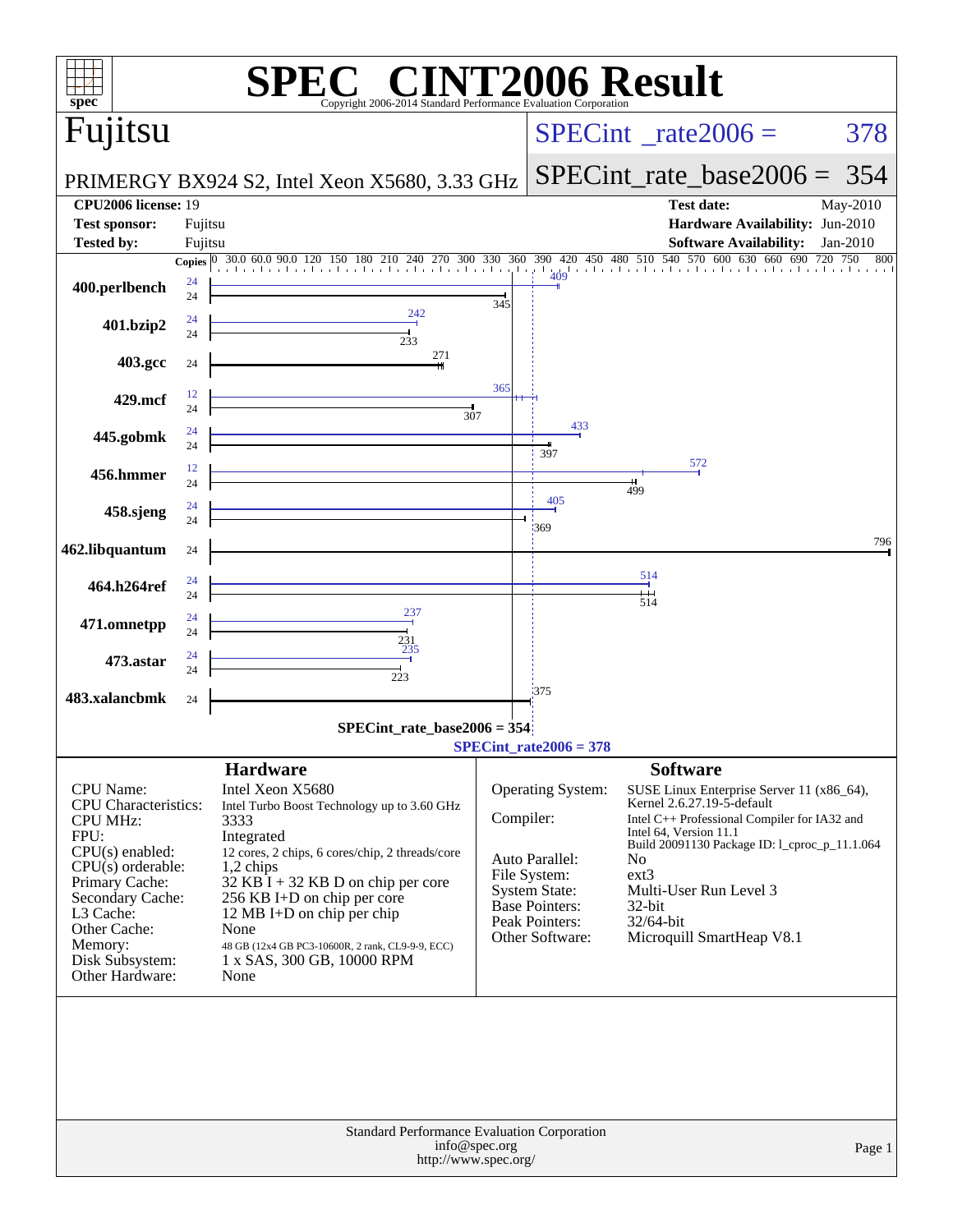

# **[SPEC CINT2006 Result](http://www.spec.org/auto/cpu2006/Docs/result-fields.html#SPECCINT2006Result)**

## Fujitsu

### SPECint rate $2006 = 378$

PRIMERGY BX924 S2, Intel Xeon X5680, 3.33 GHz

[SPECint\\_rate\\_base2006 =](http://www.spec.org/auto/cpu2006/Docs/result-fields.html#SPECintratebase2006) 354

**[CPU2006 license:](http://www.spec.org/auto/cpu2006/Docs/result-fields.html#CPU2006license)** 19 **[Test date:](http://www.spec.org/auto/cpu2006/Docs/result-fields.html#Testdate)** May-2010 **[Test sponsor:](http://www.spec.org/auto/cpu2006/Docs/result-fields.html#Testsponsor)** Fujitsu **[Hardware Availability:](http://www.spec.org/auto/cpu2006/Docs/result-fields.html#HardwareAvailability)** Jun-2010 **[Tested by:](http://www.spec.org/auto/cpu2006/Docs/result-fields.html#Testedby)** Fujitsu **[Software Availability:](http://www.spec.org/auto/cpu2006/Docs/result-fields.html#SoftwareAvailability)** Jan-2010

#### **[Results Table](http://www.spec.org/auto/cpu2006/Docs/result-fields.html#ResultsTable)**

|                    | <b>Base</b>   |                |       |                |            |                                                                                                          |                  |               | <b>Peak</b>    |              |                |              |                |              |  |
|--------------------|---------------|----------------|-------|----------------|------------|----------------------------------------------------------------------------------------------------------|------------------|---------------|----------------|--------------|----------------|--------------|----------------|--------------|--|
| <b>Benchmark</b>   | <b>Copies</b> | <b>Seconds</b> | Ratio | <b>Seconds</b> | Ratio      | <b>Seconds</b>                                                                                           | Ratio            | <b>Copies</b> | <b>Seconds</b> | <b>Ratio</b> | <b>Seconds</b> | <b>Ratio</b> | <b>Seconds</b> | <b>Ratio</b> |  |
| 400.perlbench      | 24            | 680            | 345   | 679            | 345        | 678                                                                                                      | 346              | 24            | 577            | 406          | 574            | 409          | 574            | 409          |  |
| 401.bzip2          | 24            | 994            | 233   | 996            | 233        | 996                                                                                                      | 233              | 24            | 958            | 242          | 956            | 242          | 957            | 242          |  |
| $403.\mathrm{gcc}$ | 24            | 713            | 271   | 708            | 273        | 724                                                                                                      | 267              | 24            | 713            | 271          | 708            | 273          | 724            | 267          |  |
| $429$ .mcf         | 24            | 712            | 307   | 715            | 306        | 711                                                                                                      | 308              | 12            | 305            | 359          | 300            | 365          | 286            | 382          |  |
| $445$ .gobm $k$    | 24            | 636            | 396   | 634            | 397        | 631                                                                                                      | 399 <sub>l</sub> | 24            | 582            | 433          | 581            | 433          | 581            | 433          |  |
| 456.hmmer          | 24            | 449            | 499   | 453            | 495        | 448                                                                                                      | 499              | 12            | 221            | 507          | 195            | 573          | 196            | 572          |  |
| $458$ .sjeng       | 24            | 789            | 368   | 787            | 369        | 788                                                                                                      | 369              | 24            | 717            | 405          | 719            | 404          | 717            | <b>405</b>   |  |
| 462.libquantum     | 24            | 625            | 795   | 625            | 796        | 624                                                                                                      | 797              | 24            | 625            | 795          | 625            | <u>796</u>   | 624            | 797          |  |
| 464.h264ref        | 24            | 1034           | 514   | 1021           | <b>520</b> | 1051                                                                                                     | 505              | 24            | 1033           | 514          | 1033           | 514          | 1035           | 513          |  |
| 471.omnetpp        | 24            | 651            | 231   | 650            | 231        | 651                                                                                                      | 230              | 24            | 632            | 237          | 632            | 237          | 632            | 237          |  |
| 473.astar          | 24            | 756            | 223   | 757            | 222        | 757                                                                                                      | 223              | 24            | 717            | 235          | 718            | 235          | 718            | 234          |  |
| 483.xalancbmk      | 24            | 442            | 375   | 442            | 375        | 441                                                                                                      | 375              | 24            | 442            | 375          | 442            | 375          | 441            | 375          |  |
|                    |               |                |       |                |            | Results appear in the order in which they were run. Bold underlined text indicates a median measurement. |                  |               |                |              |                |              |                |              |  |

#### **[Submit Notes](http://www.spec.org/auto/cpu2006/Docs/result-fields.html#SubmitNotes)**

The config file option 'submit' was used. numactl was used to bind copies to the cores

### **[Operating System Notes](http://www.spec.org/auto/cpu2006/Docs/result-fields.html#OperatingSystemNotes)**

'ulimit -s unlimited' was used to set the stacksize to unlimited prior to run

### **[Platform Notes](http://www.spec.org/auto/cpu2006/Docs/result-fields.html#PlatformNotes)**

 BIOS configuration: Data Reuse Optimization = Disable Performance/Power Setting = Traditional

### **[General Notes](http://www.spec.org/auto/cpu2006/Docs/result-fields.html#GeneralNotes)**

 For information about Fujitsu please visit: <http://www.fujitsu.com> Binaries were compiled on SLES 10 with Binutils 2.18.50.0.7.20080502

## **[Base Compiler Invocation](http://www.spec.org/auto/cpu2006/Docs/result-fields.html#BaseCompilerInvocation)**

[C benchmarks](http://www.spec.org/auto/cpu2006/Docs/result-fields.html#Cbenchmarks): [icc -m32](http://www.spec.org/cpu2006/results/res2010q3/cpu2006-20100618-11735.flags.html#user_CCbase_intel_icc_32bit_5ff4a39e364c98233615fdd38438c6f2)

Continued on next page

Standard Performance Evaluation Corporation [info@spec.org](mailto:info@spec.org) <http://www.spec.org/>

Page 2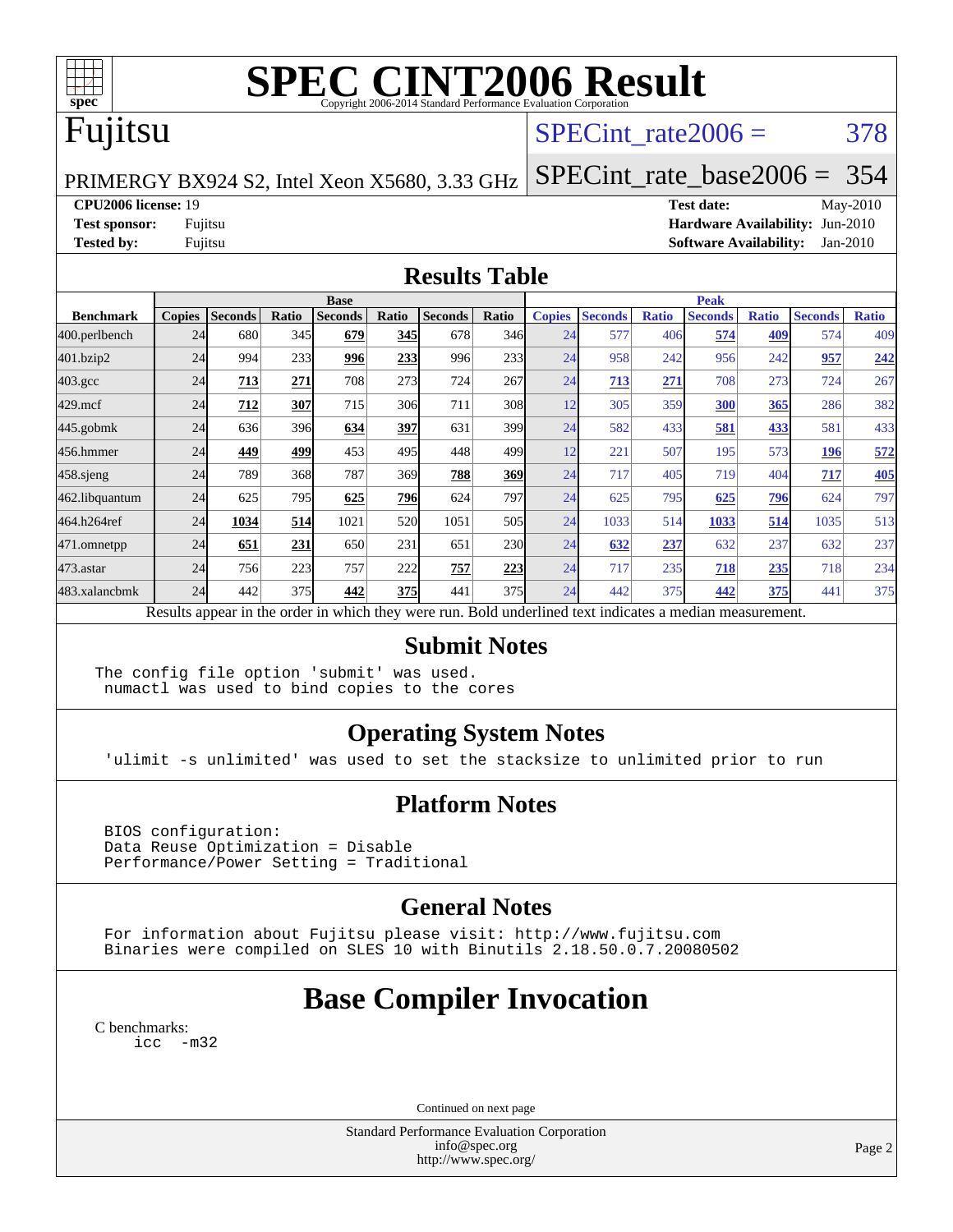| <b>SPEC CINT2006 Result</b>                                                                                                                                        |                                                                                                                 |  |  |  |  |  |  |  |
|--------------------------------------------------------------------------------------------------------------------------------------------------------------------|-----------------------------------------------------------------------------------------------------------------|--|--|--|--|--|--|--|
| spec <sup>®</sup><br>Copyright 2006-2014 Standard Performance Evaluation Corporation<br>Fujitsu                                                                    | 378<br>$SPECint rate 2006 =$                                                                                    |  |  |  |  |  |  |  |
| PRIMERGY BX924 S2, Intel Xeon X5680, 3.33 GHz                                                                                                                      | $SPECint_rate\_base2006 = 354$                                                                                  |  |  |  |  |  |  |  |
| <b>CPU2006 license: 19</b><br><b>Test sponsor:</b><br>Fujitsu<br><b>Tested by:</b><br>Fujitsu                                                                      | <b>Test date:</b><br>May-2010<br>Hardware Availability: Jun-2010<br><b>Software Availability:</b><br>$Jan-2010$ |  |  |  |  |  |  |  |
| <b>Base Compiler Invocation (Continued)</b><br>$C_{++}$ benchmarks:<br>icpc -m32                                                                                   |                                                                                                                 |  |  |  |  |  |  |  |
| <b>Base Portability Flags</b><br>400.perlbench: -DSPEC_CPU_LINUX_IA32<br>462.libquantum: -DSPEC_CPU_LINUX<br>483.xalancbmk: - DSPEC CPU LINUX                      |                                                                                                                 |  |  |  |  |  |  |  |
| <b>Base Optimization Flags</b>                                                                                                                                     |                                                                                                                 |  |  |  |  |  |  |  |
| C benchmarks:<br>-xSSE4.2 -ipo -03 -no-prec-div -static -opt-prefetch                                                                                              |                                                                                                                 |  |  |  |  |  |  |  |
| $C_{++}$ benchmarks:<br>-xSSE4.2 -ipo -03 -no-prec-div -opt-prefetch -Wl,-z, muldefs<br>-L/home/cmplr/usr3/alrahate/cpu2006.1.1.ic11.1/libic11.1-32bit -lsmartheap |                                                                                                                 |  |  |  |  |  |  |  |
| <b>Base Other Flags</b>                                                                                                                                            |                                                                                                                 |  |  |  |  |  |  |  |
| C benchmarks:<br>403.gcc: -Dalloca=_alloca                                                                                                                         |                                                                                                                 |  |  |  |  |  |  |  |
| <b>Peak Compiler Invocation</b><br>C benchmarks (except as noted below):<br>$\text{icc}$ -m32                                                                      |                                                                                                                 |  |  |  |  |  |  |  |
| 401.bzip2: icc -m64<br>456.hmmer: icc -m64                                                                                                                         |                                                                                                                 |  |  |  |  |  |  |  |
| 458.sjeng: icc -m64                                                                                                                                                |                                                                                                                 |  |  |  |  |  |  |  |
| C++ benchmarks (except as noted below):<br>icpc -m32                                                                                                               |                                                                                                                 |  |  |  |  |  |  |  |
| 473.astar: icpc -m64                                                                                                                                               |                                                                                                                 |  |  |  |  |  |  |  |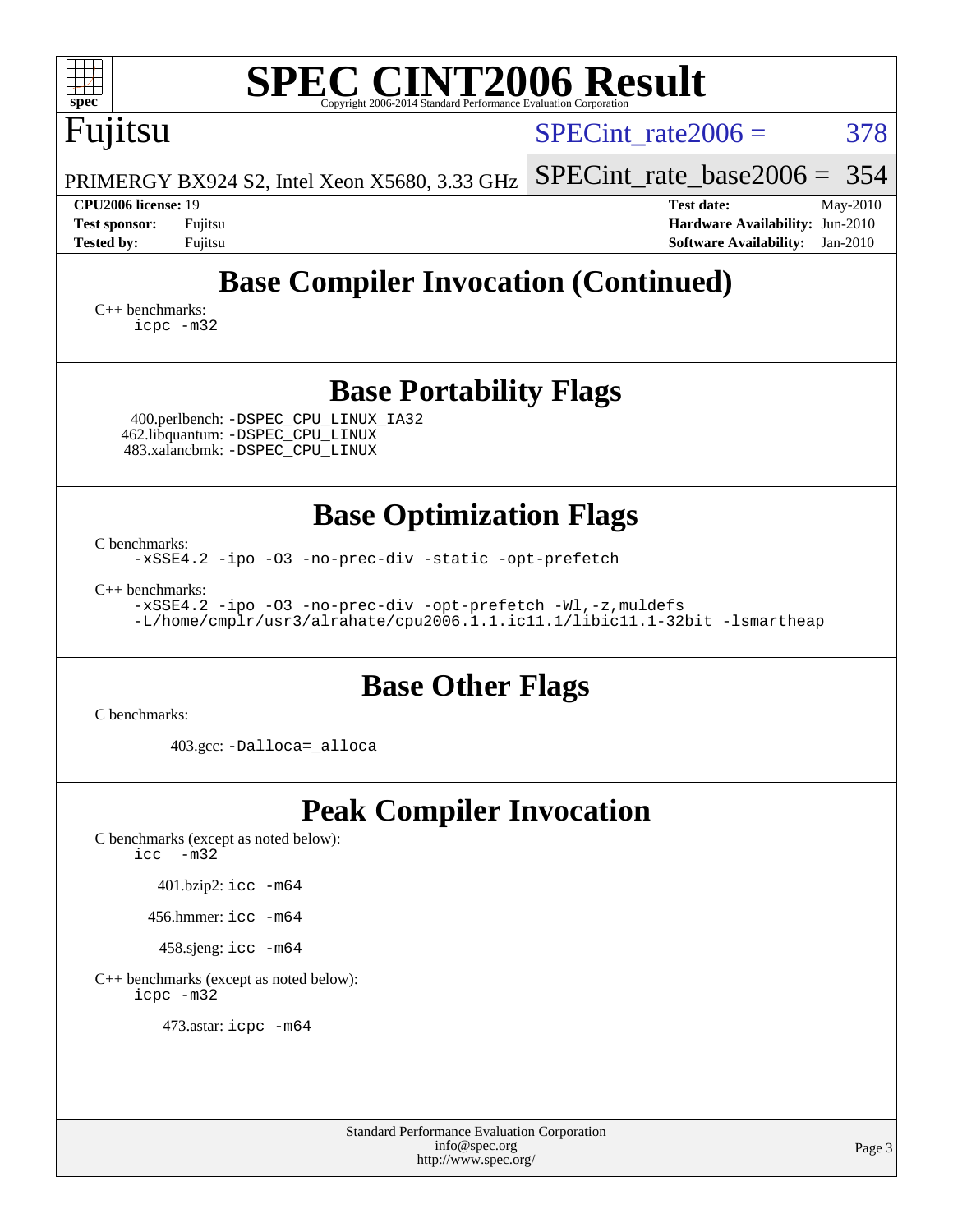

# **[SPEC CINT2006 Result](http://www.spec.org/auto/cpu2006/Docs/result-fields.html#SPECCINT2006Result)**

# Fujitsu

SPECint rate $2006 = 378$ 

[SPECint\\_rate\\_base2006 =](http://www.spec.org/auto/cpu2006/Docs/result-fields.html#SPECintratebase2006) 354

PRIMERGY BX924 S2, Intel Xeon X5680, 3.33 GHz

**[CPU2006 license:](http://www.spec.org/auto/cpu2006/Docs/result-fields.html#CPU2006license)** 19 **[Test date:](http://www.spec.org/auto/cpu2006/Docs/result-fields.html#Testdate)** May-2010 **[Test sponsor:](http://www.spec.org/auto/cpu2006/Docs/result-fields.html#Testsponsor)** Fujitsu **[Hardware Availability:](http://www.spec.org/auto/cpu2006/Docs/result-fields.html#HardwareAvailability)** Jun-2010 **[Tested by:](http://www.spec.org/auto/cpu2006/Docs/result-fields.html#Testedby)** Fujitsu **[Software Availability:](http://www.spec.org/auto/cpu2006/Docs/result-fields.html#SoftwareAvailability)** Jan-2010

### **[Peak Portability Flags](http://www.spec.org/auto/cpu2006/Docs/result-fields.html#PeakPortabilityFlags)**

 400.perlbench: [-DSPEC\\_CPU\\_LINUX\\_IA32](http://www.spec.org/cpu2006/results/res2010q3/cpu2006-20100618-11735.flags.html#b400.perlbench_peakCPORTABILITY_DSPEC_CPU_LINUX_IA32) 401.bzip2: [-DSPEC\\_CPU\\_LP64](http://www.spec.org/cpu2006/results/res2010q3/cpu2006-20100618-11735.flags.html#suite_peakCPORTABILITY401_bzip2_DSPEC_CPU_LP64) 456.hmmer: [-DSPEC\\_CPU\\_LP64](http://www.spec.org/cpu2006/results/res2010q3/cpu2006-20100618-11735.flags.html#suite_peakCPORTABILITY456_hmmer_DSPEC_CPU_LP64) 458.sjeng: [-DSPEC\\_CPU\\_LP64](http://www.spec.org/cpu2006/results/res2010q3/cpu2006-20100618-11735.flags.html#suite_peakCPORTABILITY458_sjeng_DSPEC_CPU_LP64) 462.libquantum: [-DSPEC\\_CPU\\_LINUX](http://www.spec.org/cpu2006/results/res2010q3/cpu2006-20100618-11735.flags.html#b462.libquantum_peakCPORTABILITY_DSPEC_CPU_LINUX) 473.astar: [-DSPEC\\_CPU\\_LP64](http://www.spec.org/cpu2006/results/res2010q3/cpu2006-20100618-11735.flags.html#suite_peakCXXPORTABILITY473_astar_DSPEC_CPU_LP64) 483.xalancbmk: [-DSPEC\\_CPU\\_LINUX](http://www.spec.org/cpu2006/results/res2010q3/cpu2006-20100618-11735.flags.html#b483.xalancbmk_peakCXXPORTABILITY_DSPEC_CPU_LINUX)

## **[Peak Optimization Flags](http://www.spec.org/auto/cpu2006/Docs/result-fields.html#PeakOptimizationFlags)**

[C benchmarks](http://www.spec.org/auto/cpu2006/Docs/result-fields.html#Cbenchmarks):

Standard Performance Evaluation Corporation 400.perlbench: [-xSSE4.2](http://www.spec.org/cpu2006/results/res2010q3/cpu2006-20100618-11735.flags.html#user_peakPASS2_CFLAGSPASS2_LDCFLAGS400_perlbench_f-xSSE42_f91528193cf0b216347adb8b939d4107)(pass 2) [-prof-gen](http://www.spec.org/cpu2006/results/res2010q3/cpu2006-20100618-11735.flags.html#user_peakPASS1_CFLAGSPASS1_LDCFLAGS400_perlbench_prof_gen_e43856698f6ca7b7e442dfd80e94a8fc)(pass 1) [-ipo](http://www.spec.org/cpu2006/results/res2010q3/cpu2006-20100618-11735.flags.html#user_peakPASS2_CFLAGSPASS2_LDCFLAGS400_perlbench_f-ipo)(pass 2) [-O3](http://www.spec.org/cpu2006/results/res2010q3/cpu2006-20100618-11735.flags.html#user_peakPASS2_CFLAGSPASS2_LDCFLAGS400_perlbench_f-O3)(pass 2) [-no-prec-div](http://www.spec.org/cpu2006/results/res2010q3/cpu2006-20100618-11735.flags.html#user_peakPASS2_CFLAGSPASS2_LDCFLAGS400_perlbench_f-no-prec-div)(pass 2) [-static](http://www.spec.org/cpu2006/results/res2010q3/cpu2006-20100618-11735.flags.html#user_peakPASS2_CFLAGSPASS2_LDCFLAGS400_perlbench_f-static)(pass 2) [-prof-use](http://www.spec.org/cpu2006/results/res2010q3/cpu2006-20100618-11735.flags.html#user_peakPASS2_CFLAGSPASS2_LDCFLAGS400_perlbench_prof_use_bccf7792157ff70d64e32fe3e1250b55)(pass 2) [-ansi-alias](http://www.spec.org/cpu2006/results/res2010q3/cpu2006-20100618-11735.flags.html#user_peakCOPTIMIZE400_perlbench_f-ansi-alias) 401.bzip2: [-xSSE4.2](http://www.spec.org/cpu2006/results/res2010q3/cpu2006-20100618-11735.flags.html#user_peakPASS2_CFLAGSPASS2_LDCFLAGS401_bzip2_f-xSSE42_f91528193cf0b216347adb8b939d4107)(pass 2) [-prof-gen](http://www.spec.org/cpu2006/results/res2010q3/cpu2006-20100618-11735.flags.html#user_peakPASS1_CFLAGSPASS1_LDCFLAGS401_bzip2_prof_gen_e43856698f6ca7b7e442dfd80e94a8fc)(pass 1) [-ipo](http://www.spec.org/cpu2006/results/res2010q3/cpu2006-20100618-11735.flags.html#user_peakPASS2_CFLAGSPASS2_LDCFLAGS401_bzip2_f-ipo)(pass 2) [-O3](http://www.spec.org/cpu2006/results/res2010q3/cpu2006-20100618-11735.flags.html#user_peakPASS2_CFLAGSPASS2_LDCFLAGS401_bzip2_f-O3)(pass 2) [-no-prec-div](http://www.spec.org/cpu2006/results/res2010q3/cpu2006-20100618-11735.flags.html#user_peakPASS2_CFLAGSPASS2_LDCFLAGS401_bzip2_f-no-prec-div)(pass 2) [-static](http://www.spec.org/cpu2006/results/res2010q3/cpu2006-20100618-11735.flags.html#user_peakPASS2_CFLAGSPASS2_LDCFLAGS401_bzip2_f-static)(pass 2) [-prof-use](http://www.spec.org/cpu2006/results/res2010q3/cpu2006-20100618-11735.flags.html#user_peakPASS2_CFLAGSPASS2_LDCFLAGS401_bzip2_prof_use_bccf7792157ff70d64e32fe3e1250b55)(pass 2) [-opt-prefetch](http://www.spec.org/cpu2006/results/res2010q3/cpu2006-20100618-11735.flags.html#user_peakCOPTIMIZE401_bzip2_f-opt-prefetch) [-ansi-alias](http://www.spec.org/cpu2006/results/res2010q3/cpu2006-20100618-11735.flags.html#user_peakCOPTIMIZE401_bzip2_f-ansi-alias) [-auto-ilp32](http://www.spec.org/cpu2006/results/res2010q3/cpu2006-20100618-11735.flags.html#user_peakCOPTIMIZE401_bzip2_f-auto-ilp32)  $403.\text{gcc: basepeak}$  = yes 429.mcf: [-xSSE4.2](http://www.spec.org/cpu2006/results/res2010q3/cpu2006-20100618-11735.flags.html#user_peakCOPTIMIZE429_mcf_f-xSSE42_f91528193cf0b216347adb8b939d4107) [-ipo](http://www.spec.org/cpu2006/results/res2010q3/cpu2006-20100618-11735.flags.html#user_peakCOPTIMIZE429_mcf_f-ipo) [-O3](http://www.spec.org/cpu2006/results/res2010q3/cpu2006-20100618-11735.flags.html#user_peakCOPTIMIZE429_mcf_f-O3) [-no-prec-div](http://www.spec.org/cpu2006/results/res2010q3/cpu2006-20100618-11735.flags.html#user_peakCOPTIMIZE429_mcf_f-no-prec-div) [-static](http://www.spec.org/cpu2006/results/res2010q3/cpu2006-20100618-11735.flags.html#user_peakCOPTIMIZE429_mcf_f-static) [-opt-prefetch](http://www.spec.org/cpu2006/results/res2010q3/cpu2006-20100618-11735.flags.html#user_peakCOPTIMIZE429_mcf_f-opt-prefetch) 445.gobmk: [-xSSE4.2](http://www.spec.org/cpu2006/results/res2010q3/cpu2006-20100618-11735.flags.html#user_peakPASS2_CFLAGSPASS2_LDCFLAGS445_gobmk_f-xSSE42_f91528193cf0b216347adb8b939d4107)(pass 2) [-prof-gen](http://www.spec.org/cpu2006/results/res2010q3/cpu2006-20100618-11735.flags.html#user_peakPASS1_CFLAGSPASS1_LDCFLAGS445_gobmk_prof_gen_e43856698f6ca7b7e442dfd80e94a8fc)(pass 1) [-prof-use](http://www.spec.org/cpu2006/results/res2010q3/cpu2006-20100618-11735.flags.html#user_peakPASS2_CFLAGSPASS2_LDCFLAGS445_gobmk_prof_use_bccf7792157ff70d64e32fe3e1250b55)(pass 2) [-O2](http://www.spec.org/cpu2006/results/res2010q3/cpu2006-20100618-11735.flags.html#user_peakCOPTIMIZE445_gobmk_f-O2) [-ipo](http://www.spec.org/cpu2006/results/res2010q3/cpu2006-20100618-11735.flags.html#user_peakCOPTIMIZE445_gobmk_f-ipo) [-no-prec-div](http://www.spec.org/cpu2006/results/res2010q3/cpu2006-20100618-11735.flags.html#user_peakCOPTIMIZE445_gobmk_f-no-prec-div) [-ansi-alias](http://www.spec.org/cpu2006/results/res2010q3/cpu2006-20100618-11735.flags.html#user_peakCOPTIMIZE445_gobmk_f-ansi-alias) 456.hmmer: [-xSSE4.2](http://www.spec.org/cpu2006/results/res2010q3/cpu2006-20100618-11735.flags.html#user_peakCOPTIMIZE456_hmmer_f-xSSE42_f91528193cf0b216347adb8b939d4107) [-ipo](http://www.spec.org/cpu2006/results/res2010q3/cpu2006-20100618-11735.flags.html#user_peakCOPTIMIZE456_hmmer_f-ipo) [-O3](http://www.spec.org/cpu2006/results/res2010q3/cpu2006-20100618-11735.flags.html#user_peakCOPTIMIZE456_hmmer_f-O3) [-no-prec-div](http://www.spec.org/cpu2006/results/res2010q3/cpu2006-20100618-11735.flags.html#user_peakCOPTIMIZE456_hmmer_f-no-prec-div) [-static](http://www.spec.org/cpu2006/results/res2010q3/cpu2006-20100618-11735.flags.html#user_peakCOPTIMIZE456_hmmer_f-static) [-unroll2](http://www.spec.org/cpu2006/results/res2010q3/cpu2006-20100618-11735.flags.html#user_peakCOPTIMIZE456_hmmer_f-unroll_784dae83bebfb236979b41d2422d7ec2) [-ansi-alias](http://www.spec.org/cpu2006/results/res2010q3/cpu2006-20100618-11735.flags.html#user_peakCOPTIMIZE456_hmmer_f-ansi-alias) [-auto-ilp32](http://www.spec.org/cpu2006/results/res2010q3/cpu2006-20100618-11735.flags.html#user_peakCOPTIMIZE456_hmmer_f-auto-ilp32)  $458 \text{.}$  sjeng:  $-xSSE4$ .  $2(\text{pass 2})$  -prof-qen(pass 1) [-ipo](http://www.spec.org/cpu2006/results/res2010q3/cpu2006-20100618-11735.flags.html#user_peakPASS2_CFLAGSPASS2_LDCFLAGS458_sjeng_f-ipo)(pass 2) [-O3](http://www.spec.org/cpu2006/results/res2010q3/cpu2006-20100618-11735.flags.html#user_peakPASS2_CFLAGSPASS2_LDCFLAGS458_sjeng_f-O3)(pass 2) [-no-prec-div](http://www.spec.org/cpu2006/results/res2010q3/cpu2006-20100618-11735.flags.html#user_peakPASS2_CFLAGSPASS2_LDCFLAGS458_sjeng_f-no-prec-div)(pass 2) [-static](http://www.spec.org/cpu2006/results/res2010q3/cpu2006-20100618-11735.flags.html#user_peakPASS2_CFLAGSPASS2_LDCFLAGS458_sjeng_f-static)(pass 2) [-prof-use](http://www.spec.org/cpu2006/results/res2010q3/cpu2006-20100618-11735.flags.html#user_peakPASS2_CFLAGSPASS2_LDCFLAGS458_sjeng_prof_use_bccf7792157ff70d64e32fe3e1250b55)(pass 2) [-unroll4](http://www.spec.org/cpu2006/results/res2010q3/cpu2006-20100618-11735.flags.html#user_peakCOPTIMIZE458_sjeng_f-unroll_4e5e4ed65b7fd20bdcd365bec371b81f) [-auto-ilp32](http://www.spec.org/cpu2006/results/res2010q3/cpu2006-20100618-11735.flags.html#user_peakCOPTIMIZE458_sjeng_f-auto-ilp32)  $462$ .libquantum: basepeak = yes 464.h264ref: [-xSSE4.2](http://www.spec.org/cpu2006/results/res2010q3/cpu2006-20100618-11735.flags.html#user_peakPASS2_CFLAGSPASS2_LDCFLAGS464_h264ref_f-xSSE42_f91528193cf0b216347adb8b939d4107)(pass 2) [-prof-gen](http://www.spec.org/cpu2006/results/res2010q3/cpu2006-20100618-11735.flags.html#user_peakPASS1_CFLAGSPASS1_LDCFLAGS464_h264ref_prof_gen_e43856698f6ca7b7e442dfd80e94a8fc)(pass 1) [-ipo](http://www.spec.org/cpu2006/results/res2010q3/cpu2006-20100618-11735.flags.html#user_peakPASS2_CFLAGSPASS2_LDCFLAGS464_h264ref_f-ipo)(pass 2) [-O3](http://www.spec.org/cpu2006/results/res2010q3/cpu2006-20100618-11735.flags.html#user_peakPASS2_CFLAGSPASS2_LDCFLAGS464_h264ref_f-O3)(pass 2) [-no-prec-div](http://www.spec.org/cpu2006/results/res2010q3/cpu2006-20100618-11735.flags.html#user_peakPASS2_CFLAGSPASS2_LDCFLAGS464_h264ref_f-no-prec-div)(pass 2) [-static](http://www.spec.org/cpu2006/results/res2010q3/cpu2006-20100618-11735.flags.html#user_peakPASS2_CFLAGSPASS2_LDCFLAGS464_h264ref_f-static)(pass 2) [-prof-use](http://www.spec.org/cpu2006/results/res2010q3/cpu2006-20100618-11735.flags.html#user_peakPASS2_CFLAGSPASS2_LDCFLAGS464_h264ref_prof_use_bccf7792157ff70d64e32fe3e1250b55)(pass 2) [-unroll2](http://www.spec.org/cpu2006/results/res2010q3/cpu2006-20100618-11735.flags.html#user_peakCOPTIMIZE464_h264ref_f-unroll_784dae83bebfb236979b41d2422d7ec2) [-ansi-alias](http://www.spec.org/cpu2006/results/res2010q3/cpu2006-20100618-11735.flags.html#user_peakCOPTIMIZE464_h264ref_f-ansi-alias) [C++ benchmarks:](http://www.spec.org/auto/cpu2006/Docs/result-fields.html#CXXbenchmarks) 471.omnetpp: [-xSSE4.2](http://www.spec.org/cpu2006/results/res2010q3/cpu2006-20100618-11735.flags.html#user_peakPASS2_CXXFLAGSPASS2_LDCXXFLAGS471_omnetpp_f-xSSE42_f91528193cf0b216347adb8b939d4107)(pass 2) [-prof-gen](http://www.spec.org/cpu2006/results/res2010q3/cpu2006-20100618-11735.flags.html#user_peakPASS1_CXXFLAGSPASS1_LDCXXFLAGS471_omnetpp_prof_gen_e43856698f6ca7b7e442dfd80e94a8fc)(pass 1) [-ipo](http://www.spec.org/cpu2006/results/res2010q3/cpu2006-20100618-11735.flags.html#user_peakPASS2_CXXFLAGSPASS2_LDCXXFLAGS471_omnetpp_f-ipo)(pass 2) [-O3](http://www.spec.org/cpu2006/results/res2010q3/cpu2006-20100618-11735.flags.html#user_peakPASS2_CXXFLAGSPASS2_LDCXXFLAGS471_omnetpp_f-O3)(pass 2) [-no-prec-div](http://www.spec.org/cpu2006/results/res2010q3/cpu2006-20100618-11735.flags.html#user_peakPASS2_CXXFLAGSPASS2_LDCXXFLAGS471_omnetpp_f-no-prec-div)(pass 2) [-prof-use](http://www.spec.org/cpu2006/results/res2010q3/cpu2006-20100618-11735.flags.html#user_peakPASS2_CXXFLAGSPASS2_LDCXXFLAGS471_omnetpp_prof_use_bccf7792157ff70d64e32fe3e1250b55)(pass 2) [-ansi-alias](http://www.spec.org/cpu2006/results/res2010q3/cpu2006-20100618-11735.flags.html#user_peakCXXOPTIMIZE471_omnetpp_f-ansi-alias) [-opt-ra-region-strategy=block](http://www.spec.org/cpu2006/results/res2010q3/cpu2006-20100618-11735.flags.html#user_peakCXXOPTIMIZE471_omnetpp_f-opt-ra-region-strategy-block_a0a37c372d03933b2a18d4af463c1f69) [-Wl,-z,muldefs](http://www.spec.org/cpu2006/results/res2010q3/cpu2006-20100618-11735.flags.html#user_peakEXTRA_LDFLAGS471_omnetpp_link_force_multiple1_74079c344b956b9658436fd1b6dd3a8a) [-L/home/cmplr/usr3/alrahate/cpu2006.1.1.ic11.1/libic11.1-32bit -lsmartheap](http://www.spec.org/cpu2006/results/res2010q3/cpu2006-20100618-11735.flags.html#user_peakEXTRA_LIBS471_omnetpp_SmartHeap_d86dffe4a79b79ef8890d5cce17030c3) Continued on next page

Page 4